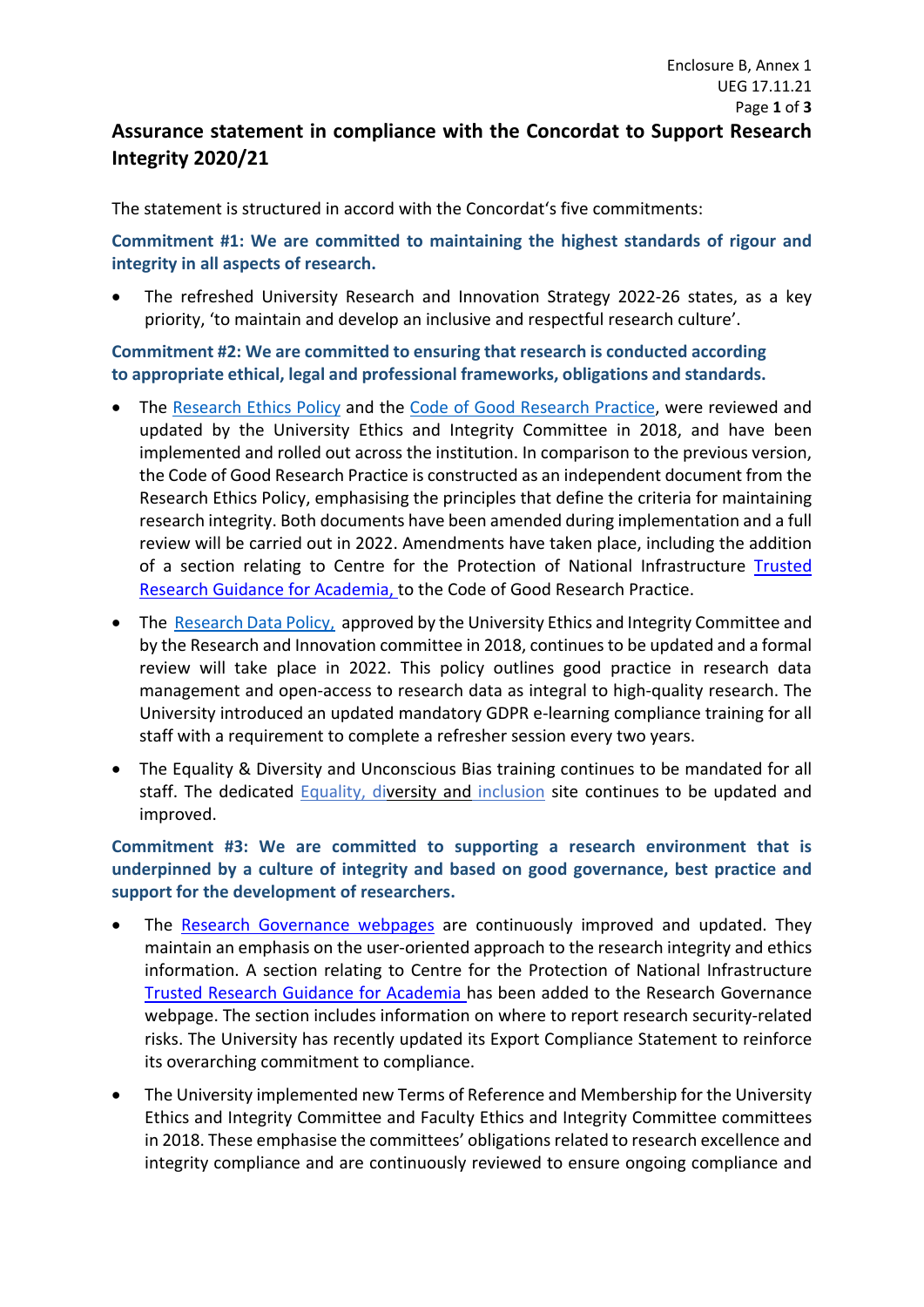appropriate membership. A review of Terms of Reference has been completed and is being implemented. The new Terms of Reference include specific reference to research international security risks.

- The University continuously provides and develops training programmes for Post-Graduate Researchers and staff. A review of the University's training offer has been undertaken and the training programme has been updated to respond to the survey findings. There were a number of research integrity, ethics and governance sessions delivered with the [Research Support Programme](https://www.plymouth.ac.uk/research/support/funding/r-and-i-research-training) as either sessions or Research Support Surgeries, as well as with the [Researcher Development](https://www.plymouth.ac.uk/student-life/your-studies/research-degrees/doctoral-college/researcher-development-programme) Programme.
- An Online ethics application and compliance system has been implemented and a continuous review of the system has also been introduced. A series of training workshops have been provided to support staff and students using the system. The system is currently being rolled out for undergraduate ethics application within the Faculty of Health.
- The online survey tool has been implemented. It ensures compliance with our Research Ethics and Research Data policies.
- The University holds a register of independently ethically reviewed studies.
- Human Tissue Authority standard operating procedures have been reviewed and implemented in accordance with [HTA Codes of Practice.](https://www.hta.gov.uk/guidance-professionals/codes-practice)
- The dedicated Sponsor SharePoint site has been reviewed and updated. The resources includes – Health Research Authority application exemplars and links to all relevant internal and external training and information.

## **Commitment #4: We are committed to using transparent, robust and fair processes to deal with allegations of research misconduct should they arise.**

- The [Code of Good Research Practice](https://www.plymouth.ac.uk/uploads/production/document/path/12/12338/Code_of_Good_Research_Practice__final_draft_V1.0_.pdf) clarifies the process of reporting and dealing with allegations of research misconduct.
- A dedicated [Research Misconduct](https://www.plymouth.ac.uk/research/governance/research-misconduct) webpage explains the procedure of raising concern at the University.
- The University Ethics and Integrity Committee Secretary maintains a register of all raised allegations of research misconduct.
- There has been one informal investigation into research misconduct involving a staff member. There has been one formal investigation into research misconduct involving staff during the last year. Following the formal investigation, the Human Tissue Authority standard operating procedures were reviewed and a rapid reporting system for Human Tissue Authority concerns introduced.
- There have been no informal/formal investigations involving postgraduate research students during the last year.

## **Commitment #5: We are committed to working together to strengthen the integrity of research and to reviewing progress regularly and openly.**

• The process for reviewing and monitoring Health Research Authority sponsored research studies continues to be reviewed and strengthened. All Health Research Authority